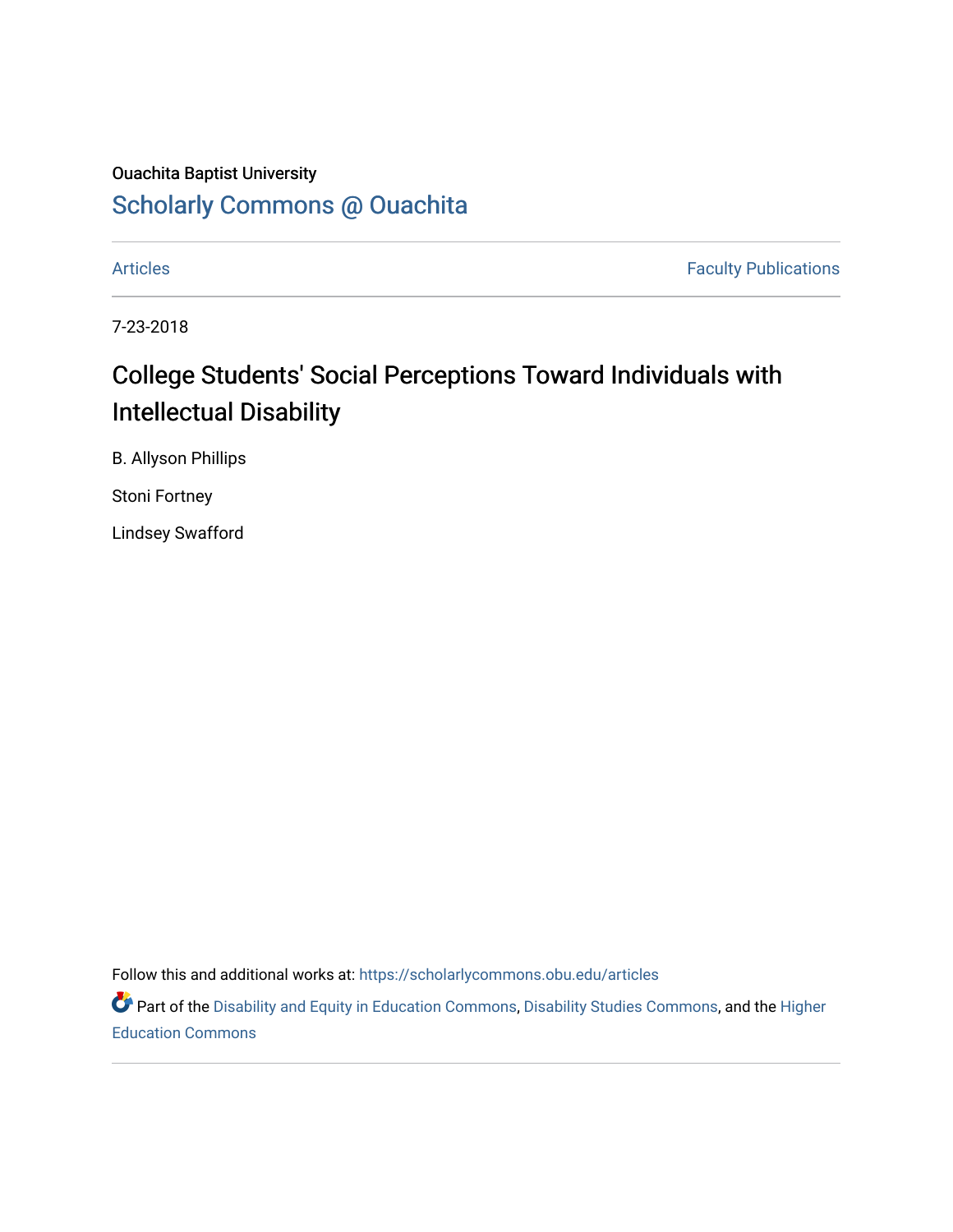# COLLEGE STUDENTS' SOCIAL PERCEPTIONS TOWARD INDIVIDUALS WITH INTELLECTUAL DISABILITY

B. Allyson Phillips<sup>a</sup>

Stoni Fortney<sup>b</sup>

Lindsey Swafford<sup>c</sup>

<sup>a</sup> Ph.D., phillipsa@obu.edu, Ouachita Baptist University, 410 Ouachita St., Arkadelphia, AR,

71998, USA

<sup>b</sup> B.S., Fortney.69@buckeyemail.osu.edu, Ohio State University, 1835 Neil Ave., Columbus,

OH, 43210, USA

<sup>c</sup> B.A., swa57879@obu.edu, Ouachita Baptist University, 410 Ouachita St., Arkadelphia, AR,

71998, USA

Corresponding Author:

B. Allyson Phillips, Ph.D., Assistant Professor Email address: phillipsa@obu.edu Ouachita Baptist University Department of Psychology 410 Ouachita Street Box 3734 Arkadelphia, AR 71998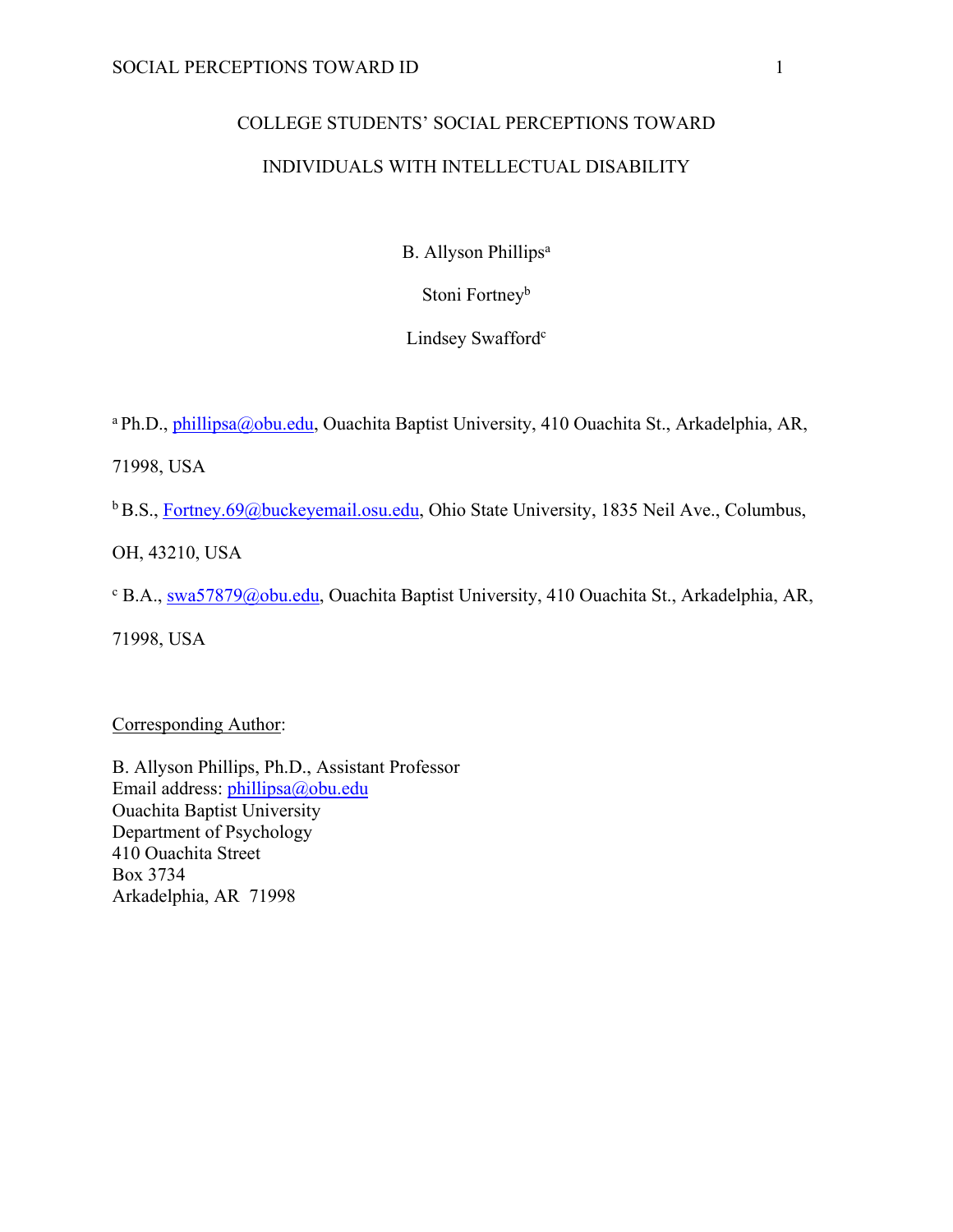#### **Abstract**

The purpose of the current study was to describe the social perceptions of American college students towards individuals with intellectual disability (ID), identify factors that influence social perception, and determine if level of functioning alters one's perception. The sample was comprised of 186 American college students. The participants completed the Attitudes Toward Intellectual Disability Questionnaire (ATTID). The ATTID measures five factors—discomfort towards ID, knowledge of capacity and rights, interaction with individuals with ID, sensibility/tenderness, and knowledge of causes. The students' overall social perception towards ID was primarily positive for all factors except for sensibility/tenderness. More positive social perception was found amongst students with greater knowledge of ID and more frequent and more positive interactions with individuals with ID. Additionally, social perception was significantly more negative for lower functioning than higher functioning individuals with ID. This study helped identify factors that need more attention in awareness campaigns and educational programs.

**Keywords:** attitudes, social perception, intellectual disability, college students, developmental disability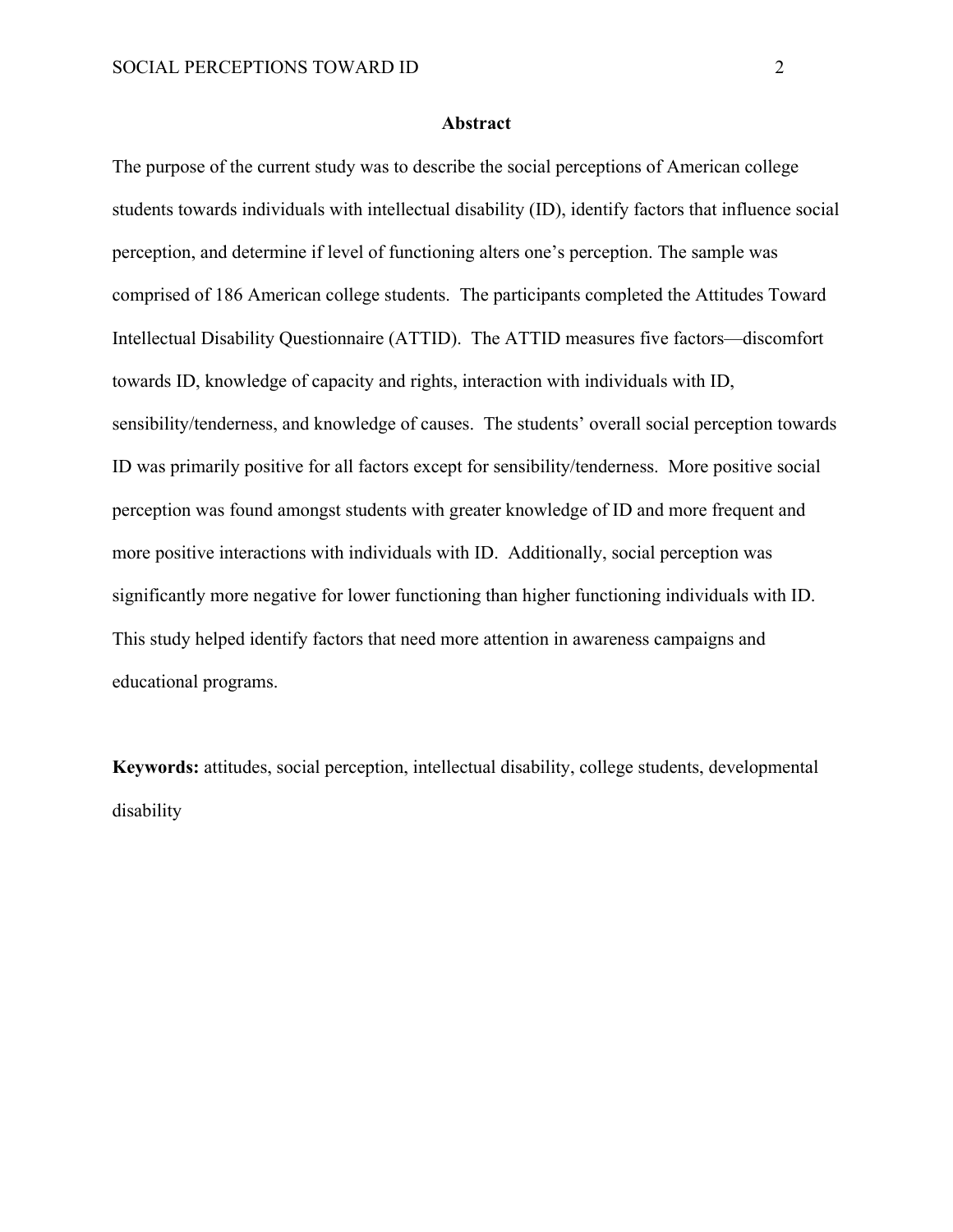Approximately 56.7 million people in the United States live with a disability (United States Census Bureau, 2012). However, even though individuals with disabilities make up a significant portion of the population, this group has historically been treated ineffectively and, at times, inhumanely (Mackelprang & Salsgiver, 1996). This is partially due to the general public's ignorance of disability as well as to the stigma associated with disability. Even today, the effects of the stigma associated with disability can be seen in the disproportionately elevated unemployment rates of individuals with disabilities (Bureau of Labor Statistics, 2017), the significant lack of resources available to people with disabilities and their caregivers (World Health Organization, 2016), as well as limited access to basic human rights including safe housing and adequate health care (Corrigan & Watson, 2002).

Perhaps more than any other group of people with disabilities, individuals with an intellectual disability (ID) have been mistreated, devalued, and isolated from society. According to the DSM-5, intellectual disability is characterized deficits in intellectual functioning that impair adaptive functioning in three domains—conceptual, social, and practical (American Psychiatric Association, 2013). Even though today most individuals with ID have been deinstitutionalized, after being treated like "hopeless cases" and "a problem population" for so long, society is slow in moving away from such negative perceptions. These social perceptions of ID can influence the level of inclusion and community participation for those with ID, which in turn influences their quality of life (Antonak & Livneh, 2000; Burge, Ouellette-Kuntz, & Lysaght, 2007; Lau & Cheung, 1999; Simoes & Santos, 2016; Verdonschot, de Witte, Reichrath, Bruntinx, & Curfs, 2009). Understanding the current social perceptions towards ID is necessary to identify areas that need attention in awareness campaigns and educational programs.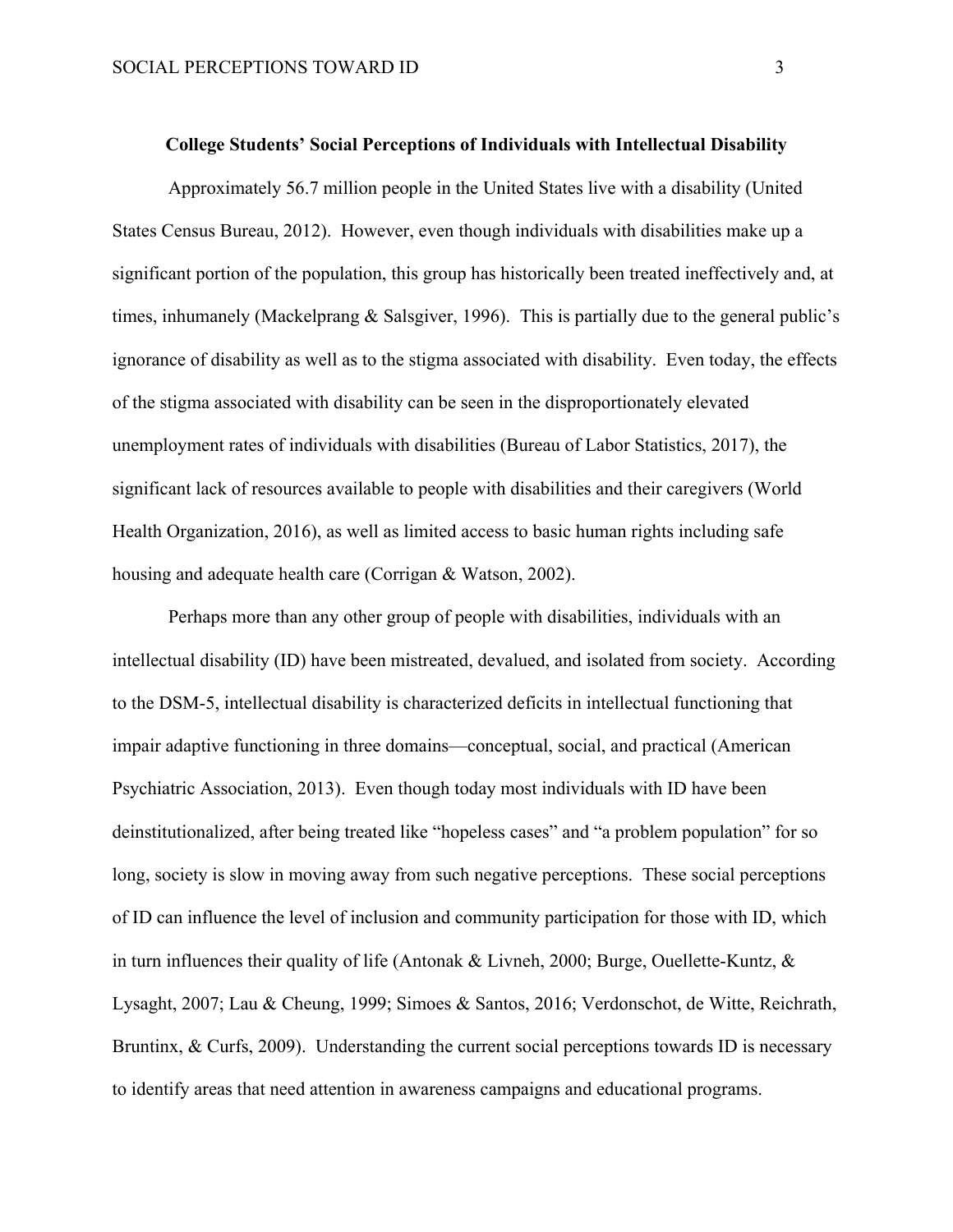Disability inclusion is considered by some to be the civil rights movement of the  $21<sup>st</sup>$ Century. In order for this movement to find success, individuals with disabilities must be treated as equals in society. Positive social perceptions are a sign of successful inclusion, where individuals with ID are seen as full members of society and are given the same freedoms and rights as everyone else, but negative social perceptions indicate a need for improvement and a sign of discrimination and limitation to freedoms, rights, and social inclusion (Morin, Rivard, Crocker, Boursier, & Caron, 2013). Ouellette-Kuntz, Burge, Brown, and Arsenault (2010) measured social perceptions through a measure of the social distance community members placed between themselves and individuals with ID. Social distance is a "willingness to recognize, live near, or be associated with" (Harth, 1971, p. 143) a particular group or individual, with a greater social distance indicating a more negative social perception. Ouellette-Kuntz et al. (2010) found that older and less educated individuals desired greater social distance from individuals with ID. Additionally, contact with individuals with ID and level of ID functioning was related to social distance, with less contact and more severity being associated with greater social distance (see also Yazbeck, McVilly, & Parmenter, 2004). However, concerns about the validity of their social distance scale limit the interpretation of these results.

While social perceptions towards ID have greatly improved in recent years, primarily due to the deinstitutionalization movement and transition to community-based care (Hastings, Sjostrom, & Stevenage, 1998; Schwartz & Rabinovitz, 2001), a "disability phobia" still persists and undermines integration efforts (Yazbeck et al., 2004). Lau and Cheung (1999) investigated social perception towards individuals with ID, using the contact hypothesis (Stephan, 1987) as a guiding principle. The contact hypothesis suggests that personal contact is necessary for positives to be seen and negatives to be dispelled. Applied to ID, personal contact with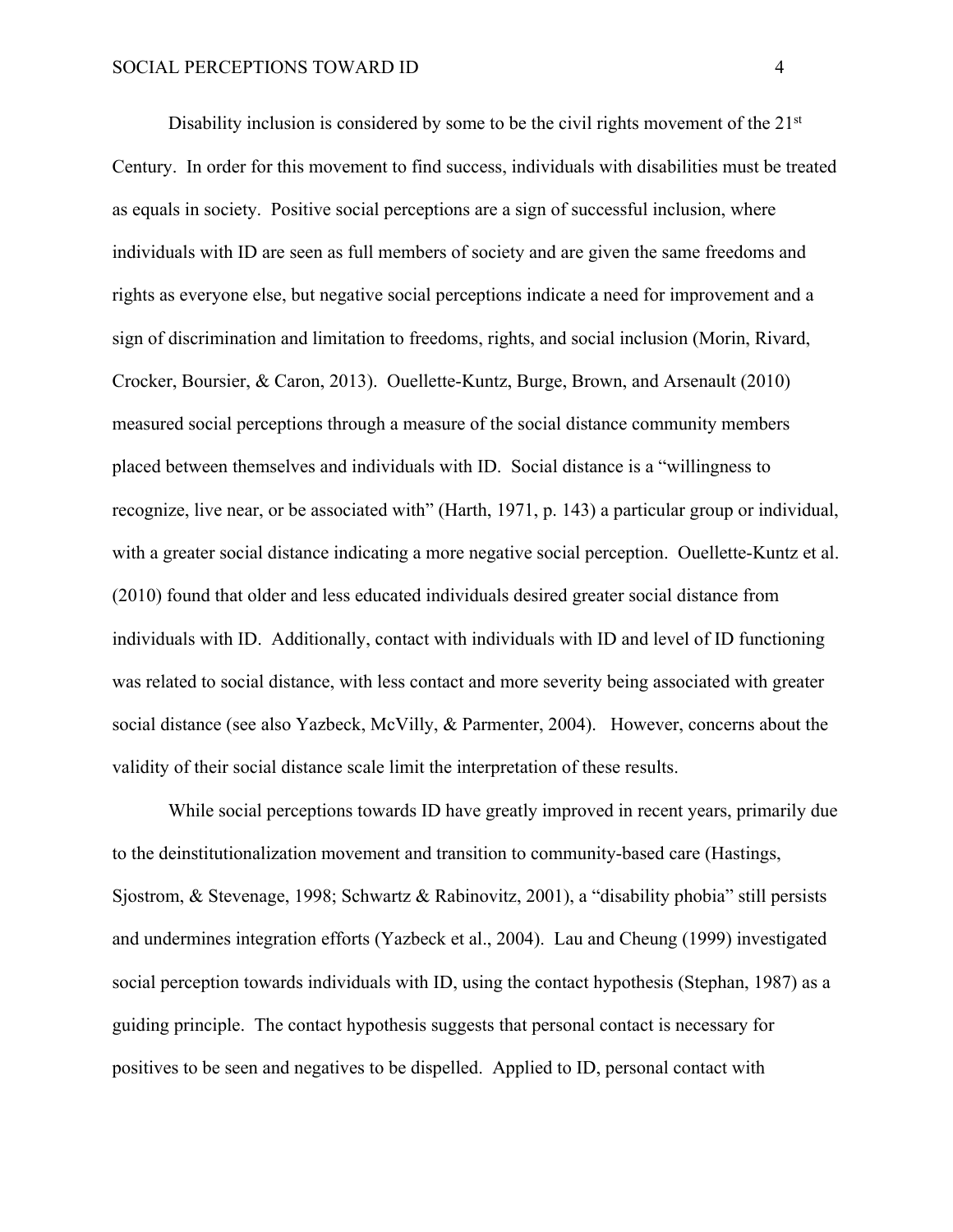individuals with ID hypothetically allows one to determine positive characteristics, break down stereotypical perceptions, and reduce discriminatory attitudes. Lau and Cheung (1999) found support for the contact hypothesis. Participants that had contact with individuals with ID in the past 6 months showed less discrimination on all variables measured. However, results showed that the general population was not comfortable at all social distances with individuals with ID. Participants responded that they were willing to talk with, work with, and be in the same place as individuals with ID but objected more to having individuals with ID as a neighbor. Lau and Cheung concluded that education programs that promote interaction with individuals with ID are greatly needed to improve social perception and acceptance. Similar studies replicated this contact hypothesis with ID, showing greater acceptance and more positive social perceptions for individuals with ID when there is higher quantity and quality of interactions (Keith, Bennetto,  $\&$ Rogge, 2015; Manetti, Schneider, & Siperstein, 2001; Piercy, Wilton, & Townsend, 2002).

Similarly, Scior, Addai-Davis, Kenyon, and Sheridan (2013) examined the relationship between stigma and awareness about ID among working age adults. For part of the study, participants were given a vignette of a young man with symptoms of mild ID. The vignette did not explicitly give an ID diagnosis, and after reading, participants were asked, "What do you think is going on with him?" Approximately one quarter of participants correctly identified the symptoms as possible ID. Those who did not cite ID offered answers including mental health problems (specifically depression), psychosocial stressors, indulgent parenting, and personal laziness. The researchers found that those who correctly identified the possible ID showed fewer stigmas about ID than those who believed the man struggled from mental health problems, personal stressor, or laziness. Consequently, the misattribution of symptoms of ID as personal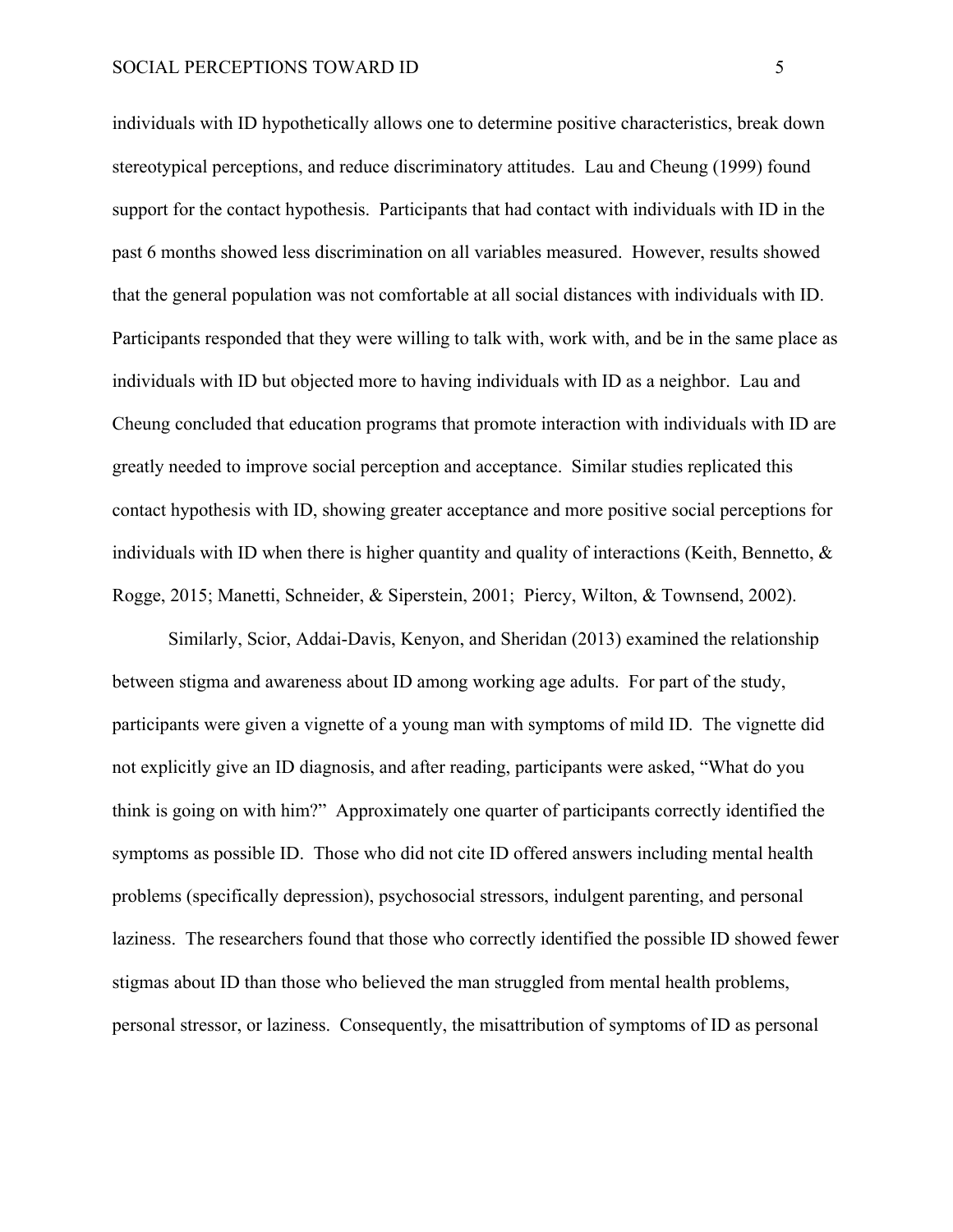character flaws can lead to potentially even greater stigmatization. As with Lau and Cheung (1999), Scior and colleagues highlighted the need for greater awareness and education about ID.

Further, increased education is needed to improve the quality of interactions with individuals with ID. Interactions with individuals with disabilities tend to be tainted by unease, discomfort, uncertainty, fear, and pity (Findler, Vilchinsky, & Werner, 2007; Loo, 2001). People do not know what to say or how to act with someone with ID, so in many cases they will limit or avoid such interactions. People feel sad for someone with ID and allow this sadness to define all interactions. People believe that individuals with ID are unpredictable and, therefore, could be dangerous and scary. While these beliefs are predominately based on a lack of understanding, they still continue to undermine the personal autonomy, inclusion and community participation for individuals with ID (e.g., Hunt & Hunt, 2004).

Previous studies have assessed societal perceptions towards ID, but many measures lacked reliability and validity or assessed social perceptions unidimensionally. To more accurately and thoroughly understand social perceptions about ID, Morin, Crocker, Beaulieu-Bergeron, and Caron (2013) developed the *Attitudes Toward Intellectual Disability Questionnaire* (ATTID). The ATTID is rooted in Findler et al.'s (2007) three attitude dimensions—affective, cognitive, and behavioral. The affective dimension examines positive and negative emotions towards individuals with ID and is measured on the ATTID by two factors, discomfort and sensibility/tenderness. The cognitive dimension explores the thoughts, ideas, perceptions, beliefs, and opinions about ID and is measured on the ATTID by two factors, knowledge of causes and knowledge of capacity and rights. Finally, the behavioral dimension refers to the way in which one behaves during interactions with individuals with ID and is measured on the ATTID by one factor, interaction.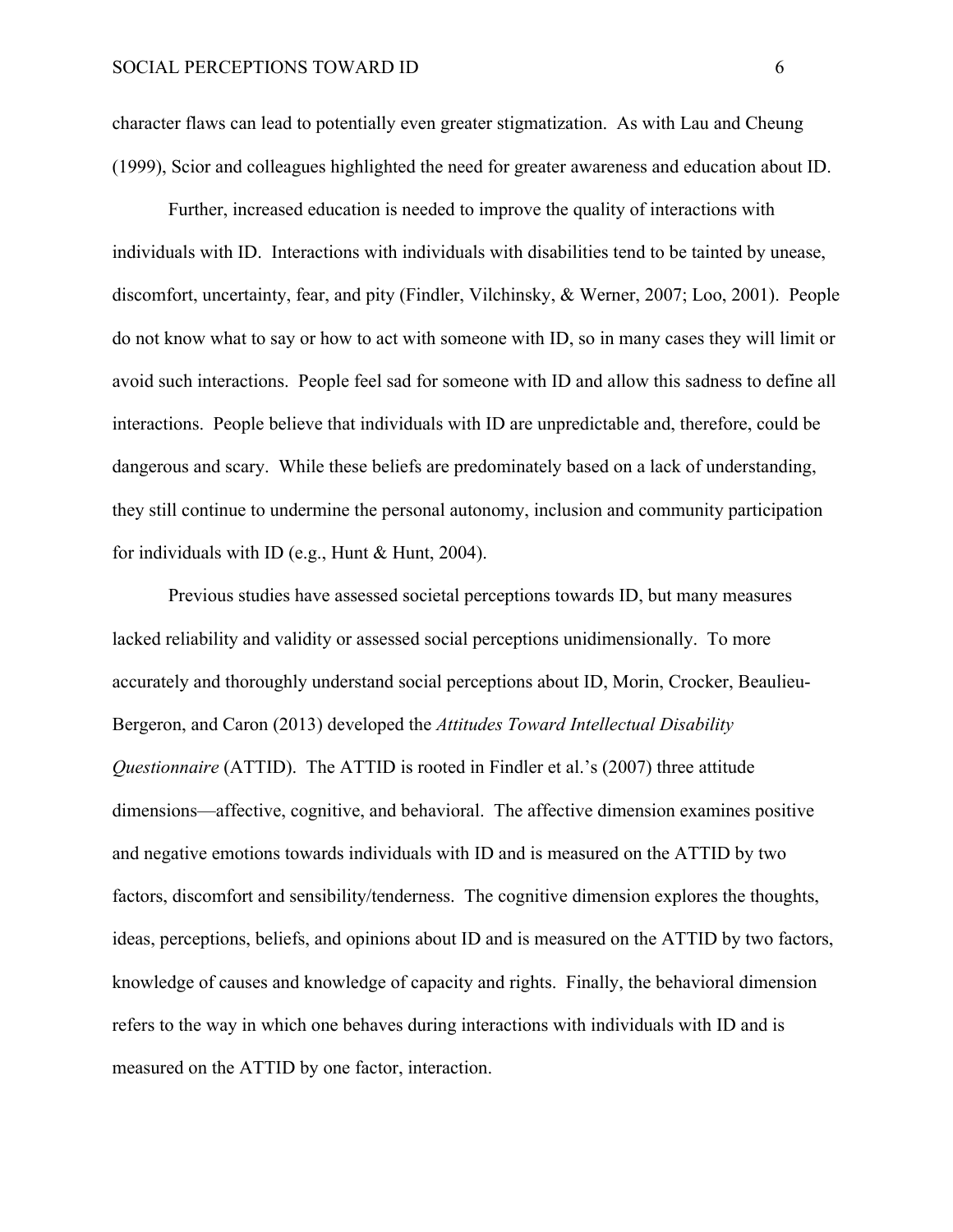Morin, Rivard et al. (2013) used the ATTID to assess the attitudes of 1605 adult participants. Overall, they found the social perception towards individuals with ID to be positive on all three attitude dimensions—affective, cognitive, and behavioral. However, two of the factors, sensibility/tenderness and knowledge of causes, showed neutral but not positive perceptions, making them needed targets for awareness campaigns or education programs. Many view sensibility/tenderness as a caring response to someone with a disability, but such emotions are shrouded in sadness and pity, which undermines one's personal autonomy, selfdetermination, and social inclusion. The lack of knowledge about causes of ID leads to a lack of understanding of the characteristic differences that exist within an ID diagnosis. Not everyone with ID will have the same skills, abilities, personality, and behaviors, and a greater awareness of such differences can improve social integration.

In addition to describing the social perceptions of adults, Morin, Rivard et al. (2013) found that certain demographic characteristics as well as level of contact with individuals with ID influenced perceptions. First, they found that younger (18-59 years old) and more educated participants had more positive social perceptions. Age influenced all five attitudinal factors, while level of education influenced all but knowledge of causes. Second, their results showed that participants with a greater knowledge about ID had more positive perceptions on all factors except for knowledge of capacity and rights. Similar research has shown the efficacy of educational programs about ID in improving social perception (Hunt & Hunt, 2004; Li, Wu, & Ong, 2014; MacDonald & MacIntyre, 1999). Third, they found that more frequent contact with individuals with ID and higher quality interactions were associated with more positive perceptions. Those with more frequent contact had lower discomfort, more positive interaction, and less sensibility/tenderness, and those with higher quality interactions had lower discomfort,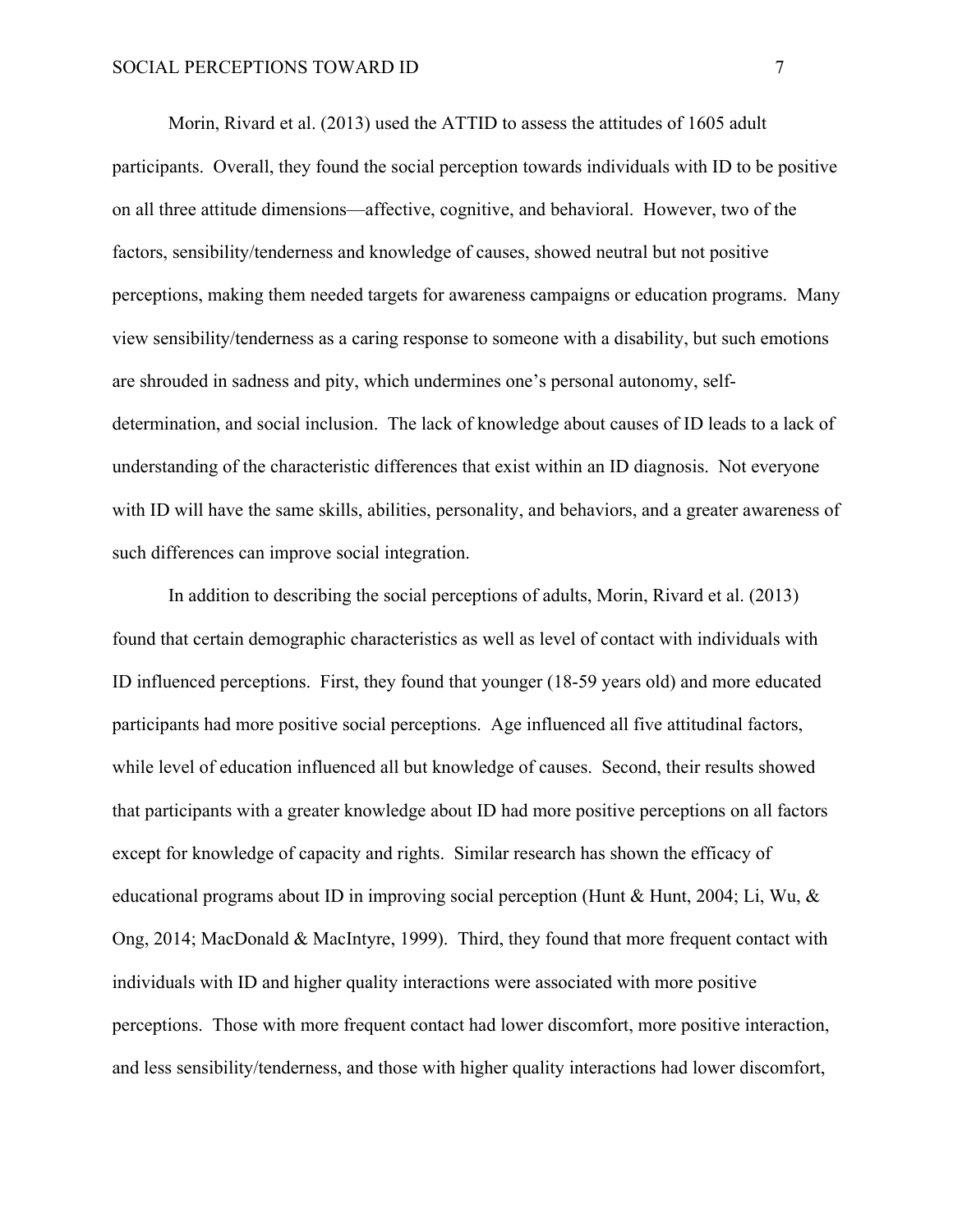#### SOCIAL PERCEPTIONS TOWARD ID 8

more positive interaction, and increased knowledge of causes. Finally, the researchers discovered that positive social perceptions were more likely for higher functioning individuals with ID rather than lower functioning, again emphasizing the need for further awareness and education specifically about the various ID profiles and differences in behaviors and abilities.

While some more recent work has examined attitudes and stigmas towards ID, much of the research done thus far examining social perceptions towards ID occurred prior to major policy changes regarding social inclusion, especially in regards to elementary and secondary education. New studies are needed to examine current perceptions towards ID to determine current barriers to community integration. The present study sought to expand the work of Morin, Rivard et al. (2013) to a sample of American college students who have possibly had more lifelong exposure to individuals with ID given the education policy changes in the United States (i.e. Individuals with Disabilities Education Act). Repeatedly, research has shown more positive social perception towards ID for those with more interaction with individuals with ID, younger adult participants, as well as more educated participants (Lau & Cheung, 1999; Morin, Rivard et al., 2013; Ouellette-Kuntz et al., 2010; Yazbeck et al., 2004). Therefore, studying a young college sample that, theoretically, had greater exposure to ID through educational inclusion should result in more positive social perceptions. To date, only a couple of studies have examined the social perceptions of college students towards individuals with ID (Griffin et al., 2012; Hafner, Moffatt, & Kisa, 2011). Overall, they found fairly positive attitudes towards individuals with ID. However, their evaluations of social perceptions were not comprehensive. The current study was designed to comprehensively assess college students' perceptions on all three attitude dimensions—affective, cognitive, and behavioral.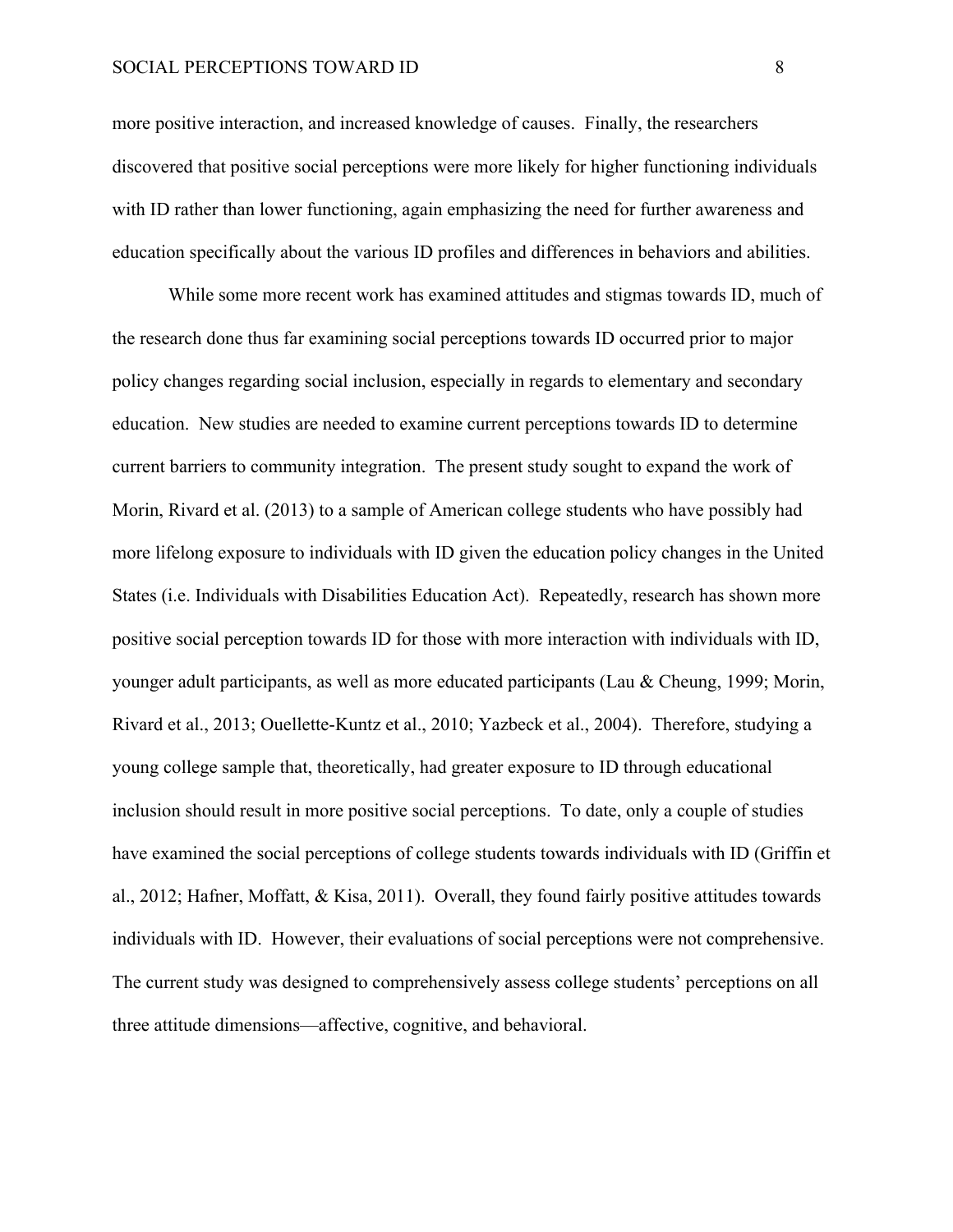The objectives of the current study were to describe the current social perceptions towards ID for American college students and to explore ID-related variables that might influence their perceptions. As found by Morin, Rivard et al. (2013), we hypothesized that social perceptions would be primarily high, specifically for students with greater knowledge about ID and more interactions with individuals with ID. However, we hypothesized that negative perceptions would still be found for lower functioning individuals with ID compared to higher functioning individuals with ID.

#### **Methods**

### **Participants**

Participants were recruited from a liberal arts university in the southern United States. To recruit participants, the researchers contacted professors from across campus asking if they would allow us to come to their class to get students to sign up. In exchange for participating, students were offered extra credit in their class. Professors from every school on campus agreed to let us recruit participants in their classroom. By recruiting outside of the Psychology Department, we hoped to increase the generalizability of our results. The final sample size was 186 undergraduate students (141 females, 42 males, 3 unknown gender; 161 White, 14 Asian/Pacific Islander, 6 African American, 2 American Indian, 2 Multi-Racial, and 1 Other Race). The average age of the participant was  $20.07$  years (*SD* = 1.25, Range = 18 – 23). Ethical approval for human subjects research was granted for this project from the participating university's institutional review board. Consent was obtained from all participants prior to their participation in the study.

### **Measures**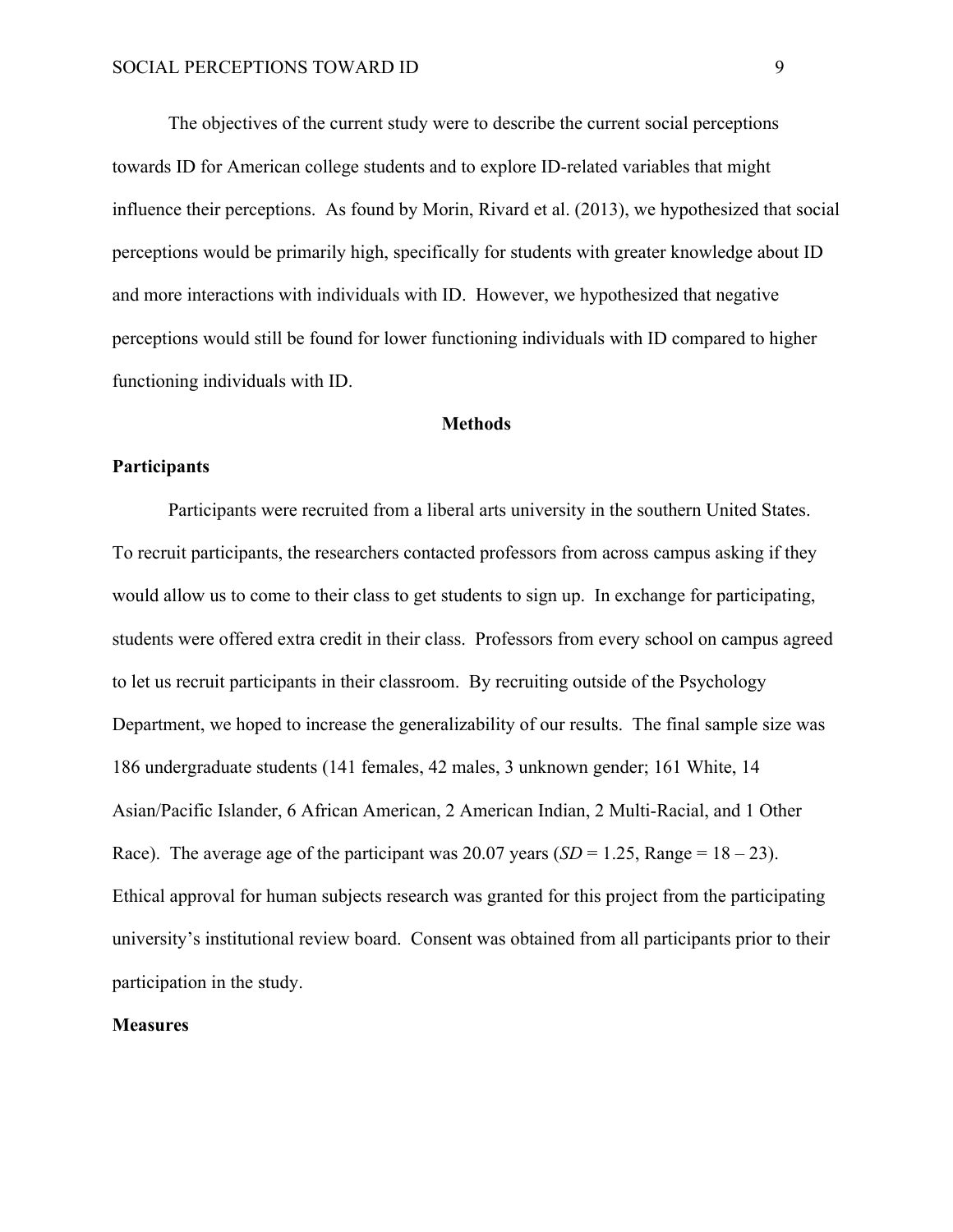**Background Questionnaire.** The background questionnaire asked participants about demographic information including age, gender, race, and socioeconomic status. Additionally, several questions were included to assess the quantity and quality of the interactions and relations the participants had with individuals with ID. Three questions in particular were important for analyses: (1) How much do you know about ID? (Response options: Nothing, Not much, Quite a bit, A lot), (2) How often have you had contact or interactions during your lifetime with people with ID? (Response options: Never, Sometimes, Often, Very often), and (3) How would you describe your relations with the people you know who have ID? (Response options: Excellent, Good, Neutral, Bad, Very bad).

**Attitudes toward Intellectual Disability Questionnaire.** The Attitudes toward Intellectual Disability Questionnaire (ATTID; Morin, Crocker et al., 2013) measures affective, cognitive, and behavioral aspects of attitudes through five factors—discomfort toward ID, knowledge of capacity and rights, interaction, sensibility/tenderness, and knowledge of causes. The ATTID includes 67 items. The first 30 items assess general beliefs and attitudes about ID (e.g., *In your opinion, the majority of people with an intellectual disability are able to hold down a job?*). The remaining 37 items require participants to respond to questions based on two vignettes, one about a higher functioning individual with ID and one about a lower functioning individual with ID. Higher functioning was indicated through a description of greater independence, communications skills, and daily living skills, while lower functioning was described as limited independence and communication skills and greater assistance and accommodation requirements. Participants respond on a 5-point Likert scale (1 = *totally agree* and 5 = *totally disagree*) with higher scores indicating more negative attitudes towards individuals with ID. That is, higher scores indicate greater discomfort, decreased knowledge of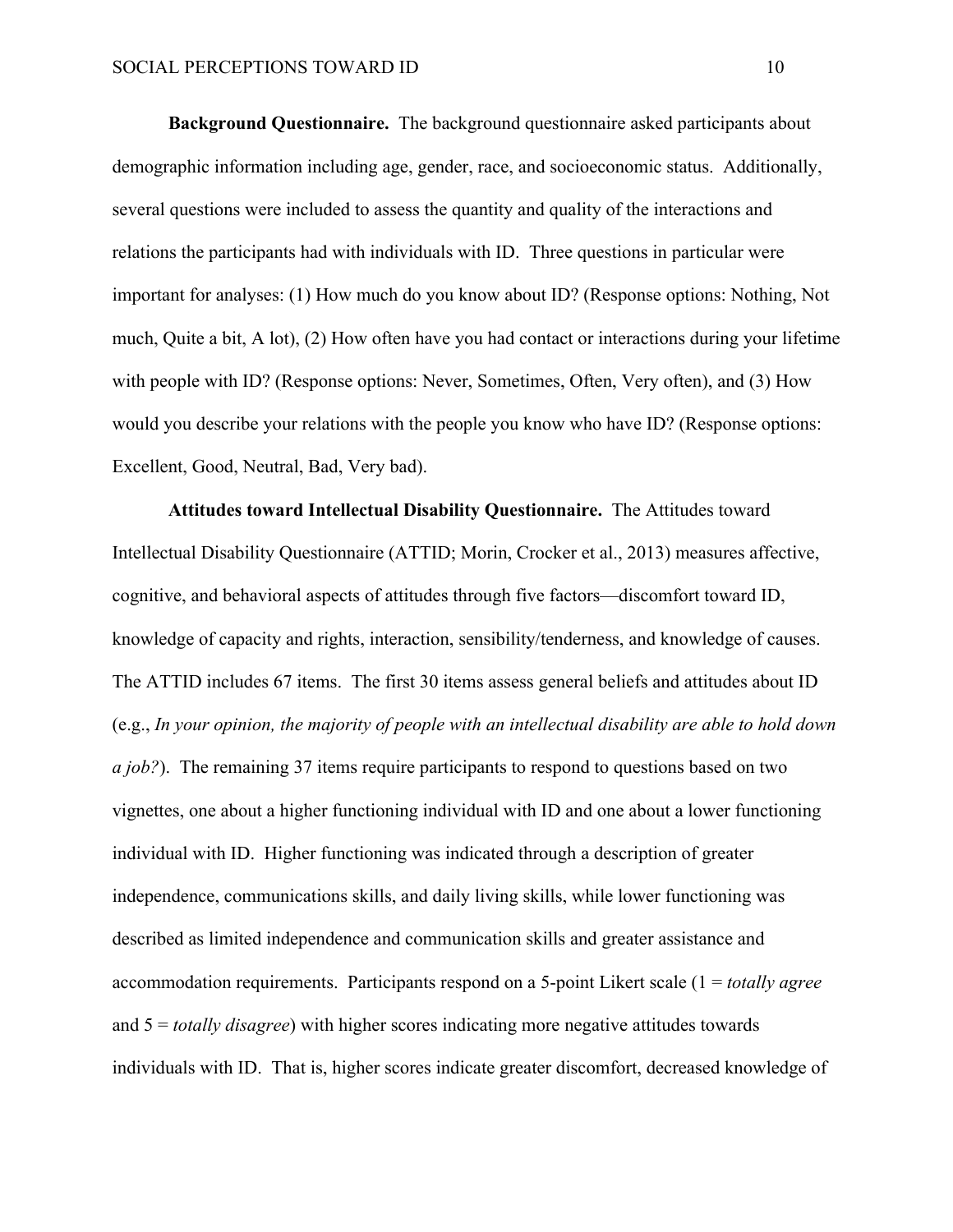capacity and rights, more negative interactions, increased sensibility/tenderness, and decreased knowledge of causes. Many struggle to understand why increased sensibility/tenderness would be indicative of more negative attitudes, but high levels of sensibility/tenderness become pity. No one wants to continually be viewed as an object of pity or as a vulnerable victim, which is what makes higher levels of sensibility/tenderness a more negative attitude. Mean scores for each of the five factors as well as the overall global attitude score were used in analyses. The ATTID had good internal consistency for the five factors (Cronbach's alpha  $= 0.59 - 0.89$ ) as well as the global attitude score (Cronbach's alpha = 0.92; Morin, Crocker et al., 2013). Further the five factors displayed high test-retest correlations, ranging from 0.62 to 0.83.

#### **Procedures**

Participants were recruited from every school across the university campus. After signing up to participate, participants were emailed a link to participate in the survey. All data was collected through an online survey tool. Participants signed the informed consent, completed the ATTID, and then completed the background questionnaire.

#### **Results**

#### **Descriptive Statistics**

The descriptive statistics for each of the five factors and the global attitude score are listed in Table 1. In addition to the mean and standard deviation, the percentage of scores that were positive, neutral, or negative is provided. Positive scores were responses of 1 or 2 (*totally agree* or *agree*). Neutral scores were responses of 3 (*neither agree nor disagree*), and negative scores were responses of 4 or 5 (*disagree* or *totally disagree*). The students' attitudes toward individuals with ID were primarily positive for all factors except for sensibility/tenderness,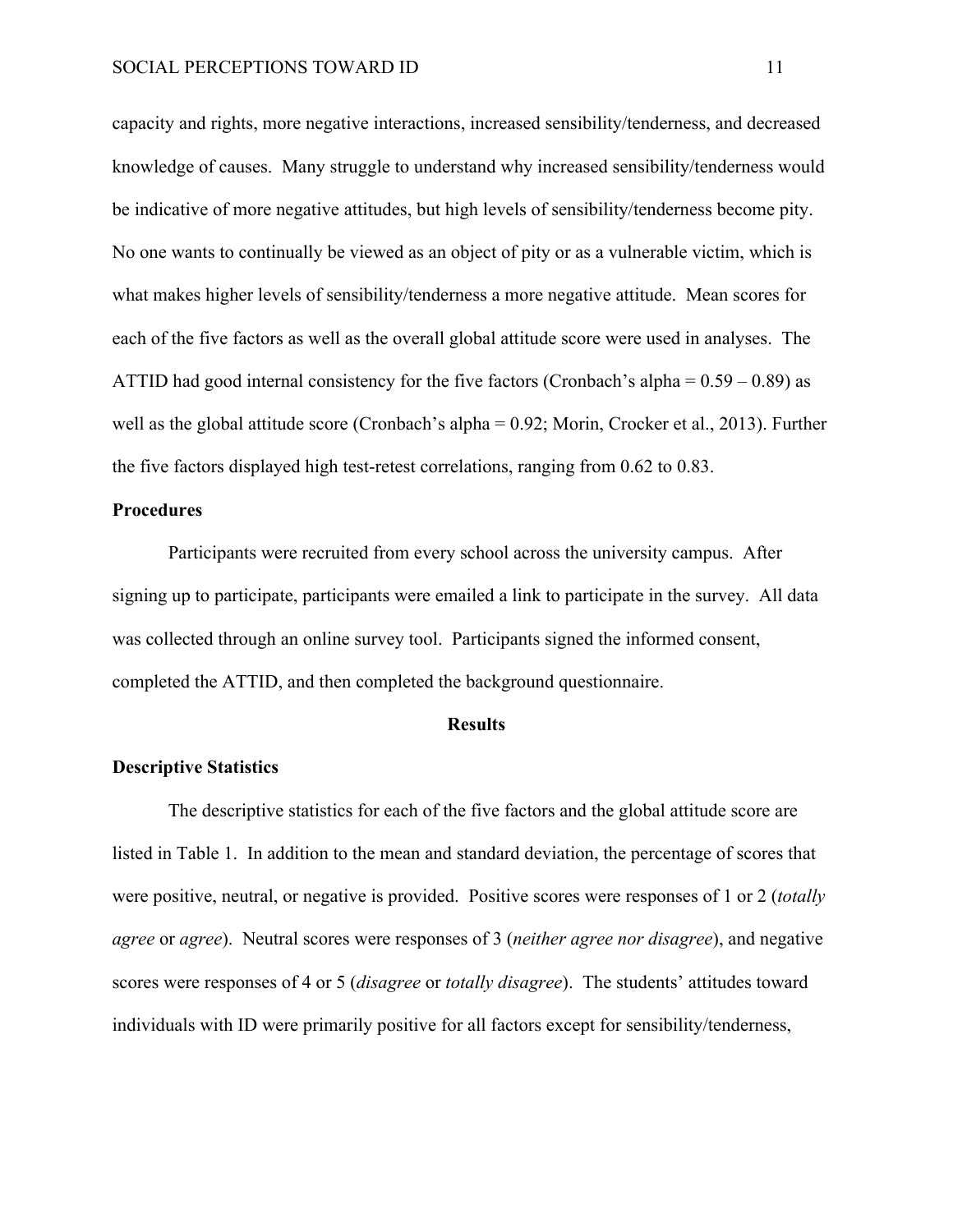which as 52.30% negative. The remaining four factors showed positive attitudes ranging from 68.09% to 78.64%.

#### **Main Analyses**

To determine the extent to which attitudes were associated with ID-related variables, participant groups were created from the background questionnaire items regarding level of knowledge about ID, frequency of contact with people with ID, and perceived quality of relationships with people with ID. For knowledge about ID, participants that responded *nothing* or *not much* were grouped together and compared to participants that responded *quite a bit* or *a lot*. For frequency of contact, participants that responded *never* or *sometimes* were grouped together and compared to participants that responded *often* or *very often*. Finally, for perceived quality of relationships, participants that responded *excellent* or *good* were grouped together and compared to participants that responded *neutral*, *bad*, or *very bad*. These groups were used to compare attitudes for the global attitude score as well as the five individual factors. Means, standard deviations, and ranges for all attitude scores separated into comparison groups are listed in Table 2. Based on visual inspection of score distributions, there were no serious violations of normality.

**Global Attitude.** To determine group differences on the global attitude score, three independent sample *t*-tests were run. Attitudes significantly varied based on one's knowledge of ID,  $t(183) = 2.97$ ,  $p = .003$ , the frequency of contact with individuals with ID,  $t(183) = 3.94$ , *p*  $\leq$  0.01, and the perceived quality of relations with individuals with ID,  $t(183) = -4.72$ ,  $p \leq 0.001$ . More positive attitudes were found amongst students with greater knowledge of ID, more frequent contact with individuals with ID, and higher perceived quality of relations with individuals with ID.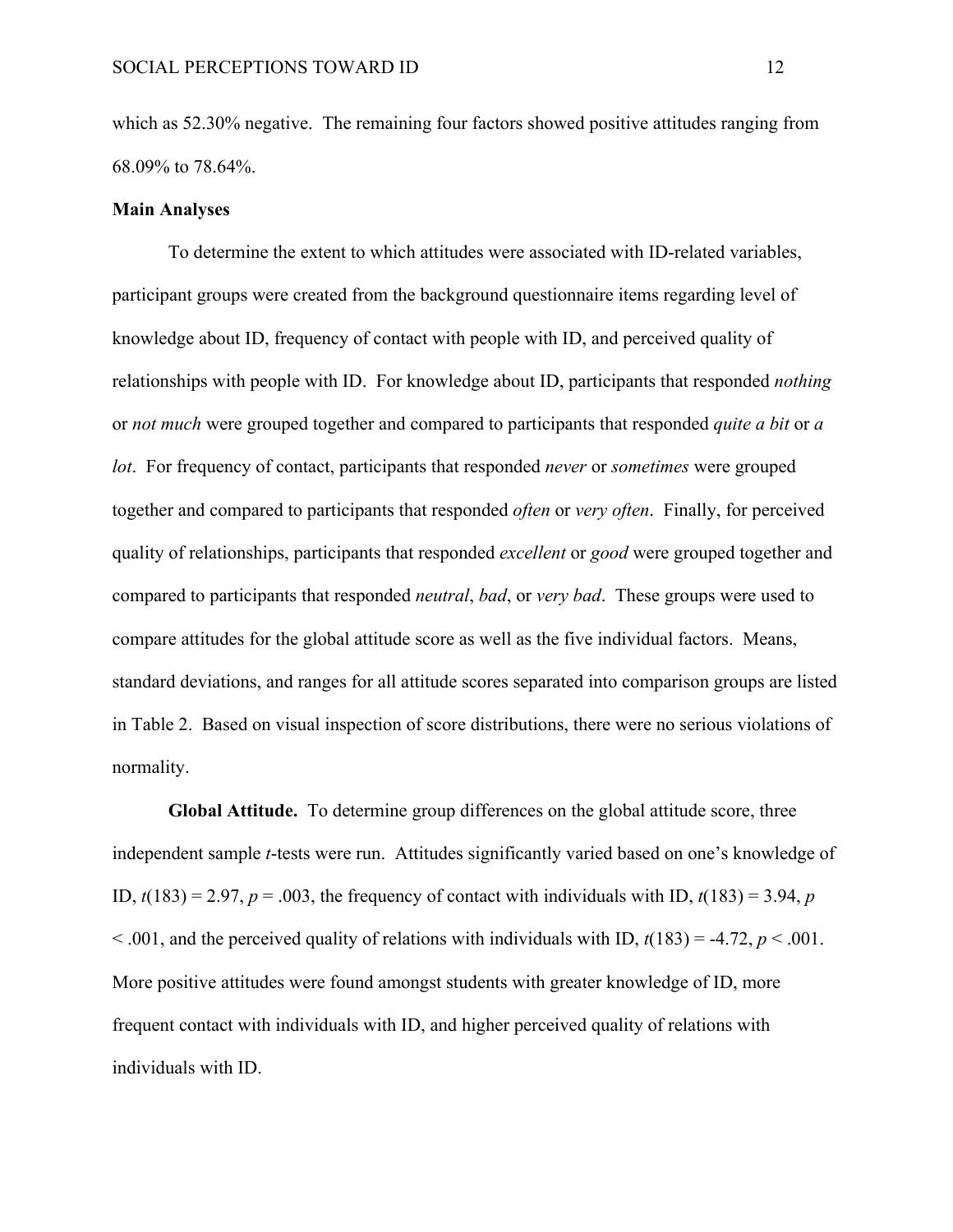**Five Factors.** To determine if attitudes significantly varied based on knowledge, contact, and relations when examining the five attitude factors (discomfort, knowledge of capacity and rights, interaction, sensibility/tenderness, knowledge of causes), three multivariate analyses of variance (MANOVAs) were conducted. The first MANOVA revealed a significant difference between those who knew nothing/not much about ID and those who knew quite a bit/a lot about ID, Wilks' Lambda =  $0.87, F(5, 179) = 5.42, p < .001, \eta_p^2 = .132$ . Univariate follow-up analyses revealed that the groups were significantly different on discomfort,  $F(1, 183) = 21.19$ ,  $p < .001$ ,  $n_p^2 = .104$ , and sensibility/tenderness,  $F(1, 183) = 5.35$ ,  $p = .022$ ,  $n_p^2 = .028$ , but were not significantly different on knowledge of capacity and rights ( $p = .722$ ), interaction ( $p = .162$ ), or knowledge of causes ( $p = 0.373$ ). Students with more knowledge about ID reported less discomfort and less sensibility/tenderness than those with limited knowledge about ID. The second MANOVA found a significant difference between those who never/sometimes interacted with individuals with ID and those who interacted often/very often, Wilks' Lambda = 0.90, *F*(5,  $179$ ) = 3.78,  $p = .003$ ,  $\eta_p^2 = .096$ . Univariate follow-up analyses revealed that the groups were significantly different on discomfort,  $F(1, 183) = 15.84$ ,  $p < .001$ ,  $\eta_p^2 = .080$ , interaction,  $F(1, 183) = 15.84$ ,  $p < .001$ ,  $\eta_p^2 = .080$ , interaction,  $F(1, 183) = .080$ 183) = 9.41,  $p = .002$ ,  $\eta_p^2 = .049$ , and sensibility/tenderness,  $F(1, 183) = 5.75$ ,  $p = .018$ ,  $\eta_p^2$ = .030, but were not significantly different on knowledge of capacity and rights (*p* = .123) or knowledge of causes ( $p = .446$ ). Students with more frequent contact with individuals with ID had less negative attitudes about discomfort, interaction, and sensibility/tenderness. The final MANOVA showed a significant difference between those who had neutral/bad relations with individuals with ID and those who had excellent/good relations, Wilks' Lambda = 0.88, *F*(5,  $179$ ) = 4.86,  $p < .001$ ,  $\eta_p^2$  = .120. Univariate follow-up analyses found that the groups were significantly different on discomfort,  $F(1, 183) = 21.52$ ,  $p < .001$ ,  $\eta_p^2 = .105$ , knowledge of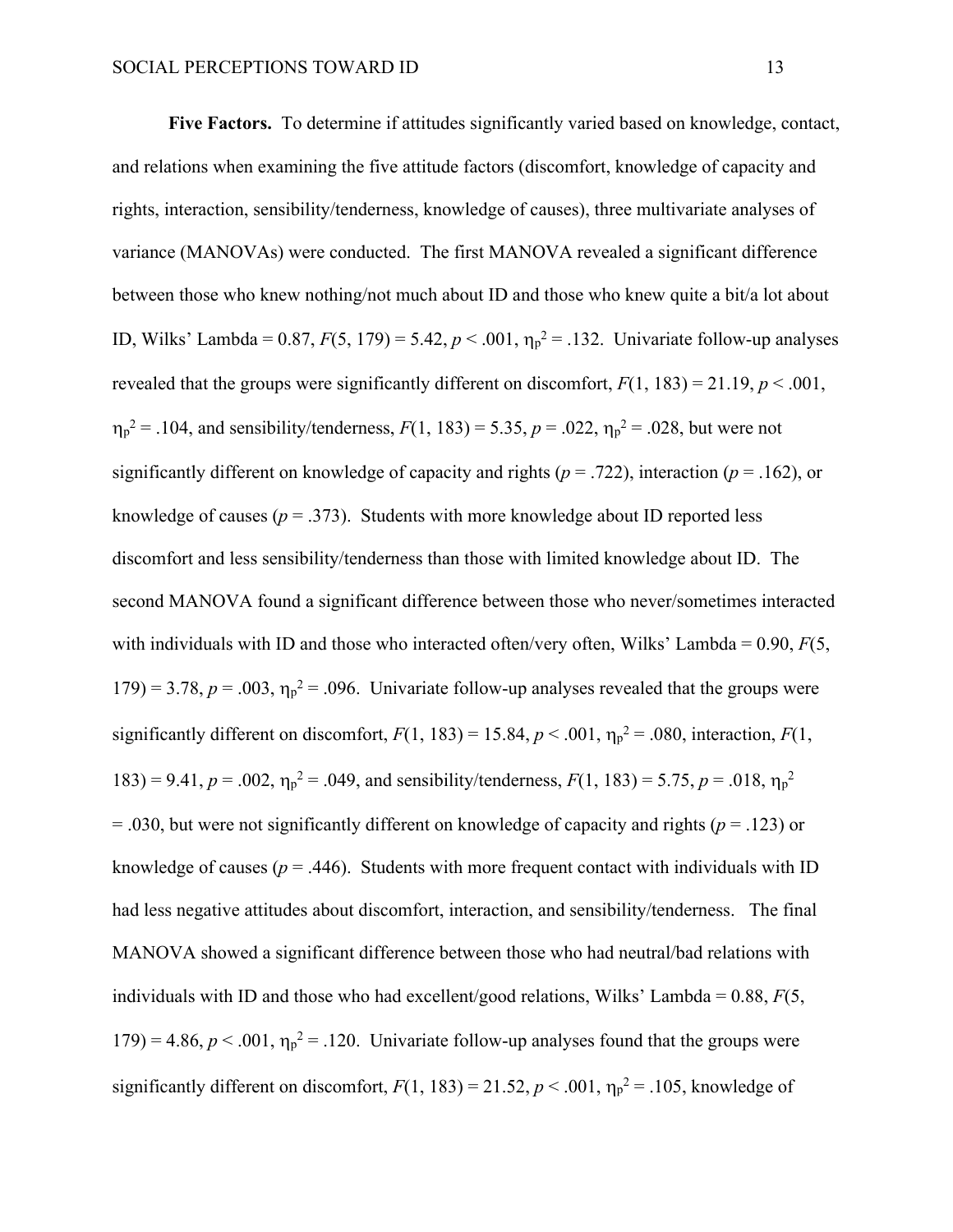capacity and rights,  $F(1, 183) = 6.47$ ,  $p = .012$ ,  $\eta_p^2 = .034$ , and interaction,  $F(1, 183) = 16.14$ ,  $p$  $< .001$ ,  $\eta_p^2 = .081$ , but were not significantly different on sensibility/tenderness ( $p = .234$ ) or knowledge of causes ( $p = .700$ ). Students with higher perceived relations with individuals with ID had less negative attitudes about discomfort, knowledge of capacity and rights, and interaction.

**Functioning Level.** A paired samples *t*-test was used to test for differences between mean attitude scores on the vignette describing a lower-functioning individual with ID (*M* = 2.59,  $SD = .51$ ) versus the vignette describing a higher-functioning individual with ID ( $M = 2.13$ , *SD* = .46). The *t*-test was significant,  $t(185) = -18.01$ ,  $p < .001$ . Attitudes were more negative for lower functioning individuals with ID than higher functioning individuals.

### **Discussion**

Overall, the current study replicated many of the findings by Morin, Rivard et al. (2013), expanding the results to an American college sample. In general, the students' social perceptions were fairly positive towards individuals with ID. Given the American legislative and societal changes that have increased inclusion and, therefore, increased the frequency with which one interacts with individuals with ID, such positive perceptions were to be expected. The overarching positive perceptions are indicative of a more inclusive, integrated society where individuals with ID are gaining more equality and opportunities for participation. These positive perceptions offer much hope for the future, as these young citizens may be more likely to support authentic inclusion and fair standards of pay for individuals with ID than past generations with limited prior experiences with people with ID.

While vast improvements have been made in the inclusion movement, the goal of complete integration has yet to be fully achieved. The current study helped identify factors that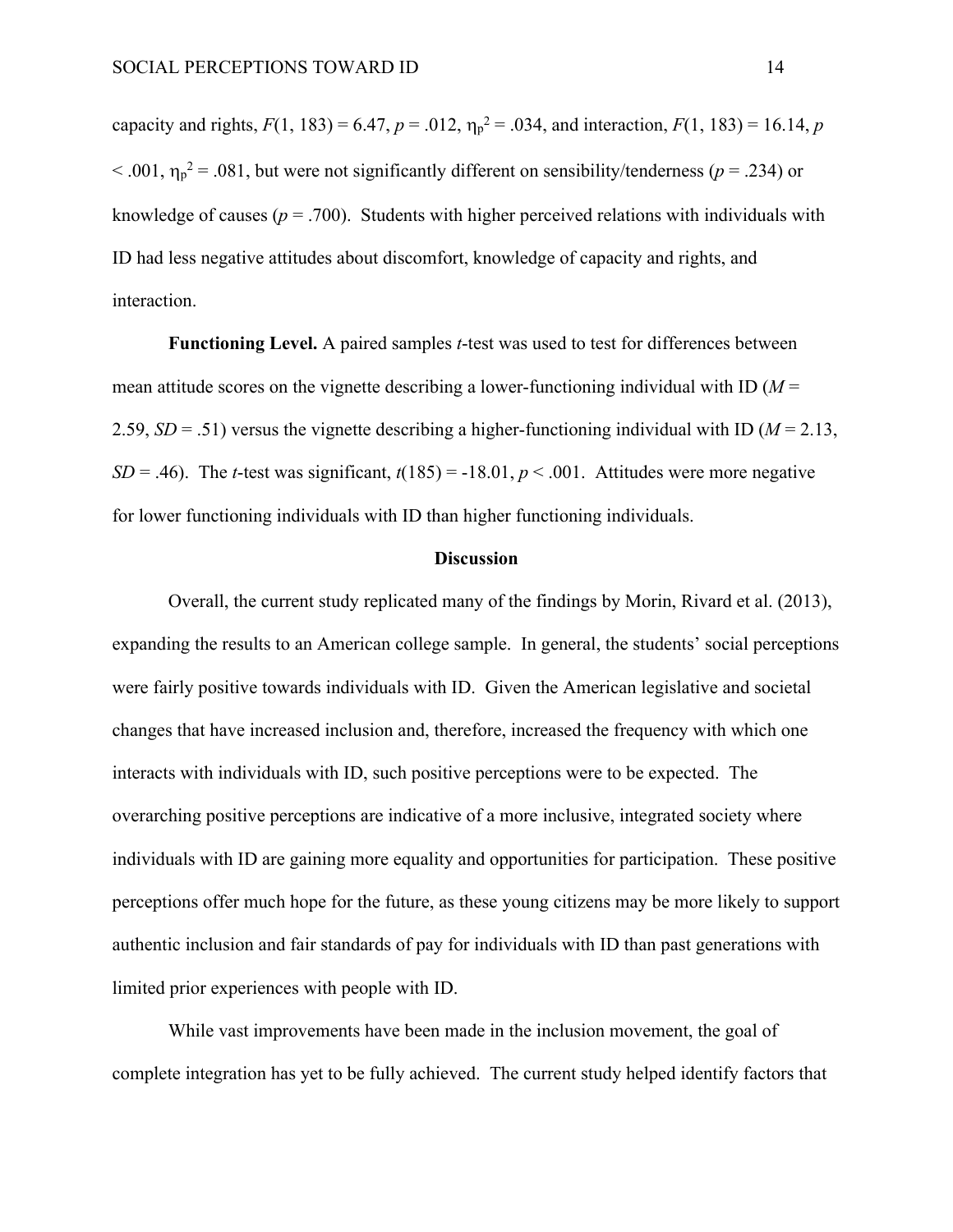still need attention. First, one of the five factors, sensibility/tenderness, showed a more negative attitude than positive. This factor was also found to be less positive in Morin, Rivard et al.'s (2013) study. People have a hard time recognizing how tenderness and pity causes harm, but such emotions limit true acceptance, inclusion, and autonomy within society. It is considered appropriate behavior to feel pity for someone experiencing heartache and to express constant tenderness towards an infant. However, an individual with ID is not experiencing heartache because of their ID diagnosis and is not an infant. Consequently, when these emotions are expressed at such high levels, they are inappropriate and degrading.

Second, the current study found that social perception was higher amongst students with greater knowledge of ID, more frequent contact with individuals with ID, and higher perceived quality of relations with individuals with ID, which supports the findings from previous research (Lau & Cheung, 1999; Morin, Rivard et al., 2013; Ouellette-Kuntz et al., 2010; Yazbeck et al., 2004). The more that they knew about ID, the less discomfort they felt towards individuals with ID and the less likely they were to pity individuals with ID. The more frequently they had interacted with individuals with ID, the less discomfort they felt, the less pity they portrayed, and the more likely they were to interact with individuals with ID in the future, and if these interactions were positively perceived, participants also showed a higher accuracy in understanding the capacity and rights of individuals with ID. Finally, results found social perception to be more positive towards individuals with mild ID than individuals with more severe ID. Society appears to be more accepting of individuals with ID but only to a particular severity level (Ouettette-Kuntz et al., 2010; Morin, Rivard et al., 2013). If the symptoms are more severe and include increased adaptive behavior problems, then people's initial reaction is to avoid due to personal discomfort and stereotypical limitations placed on individuals with ID.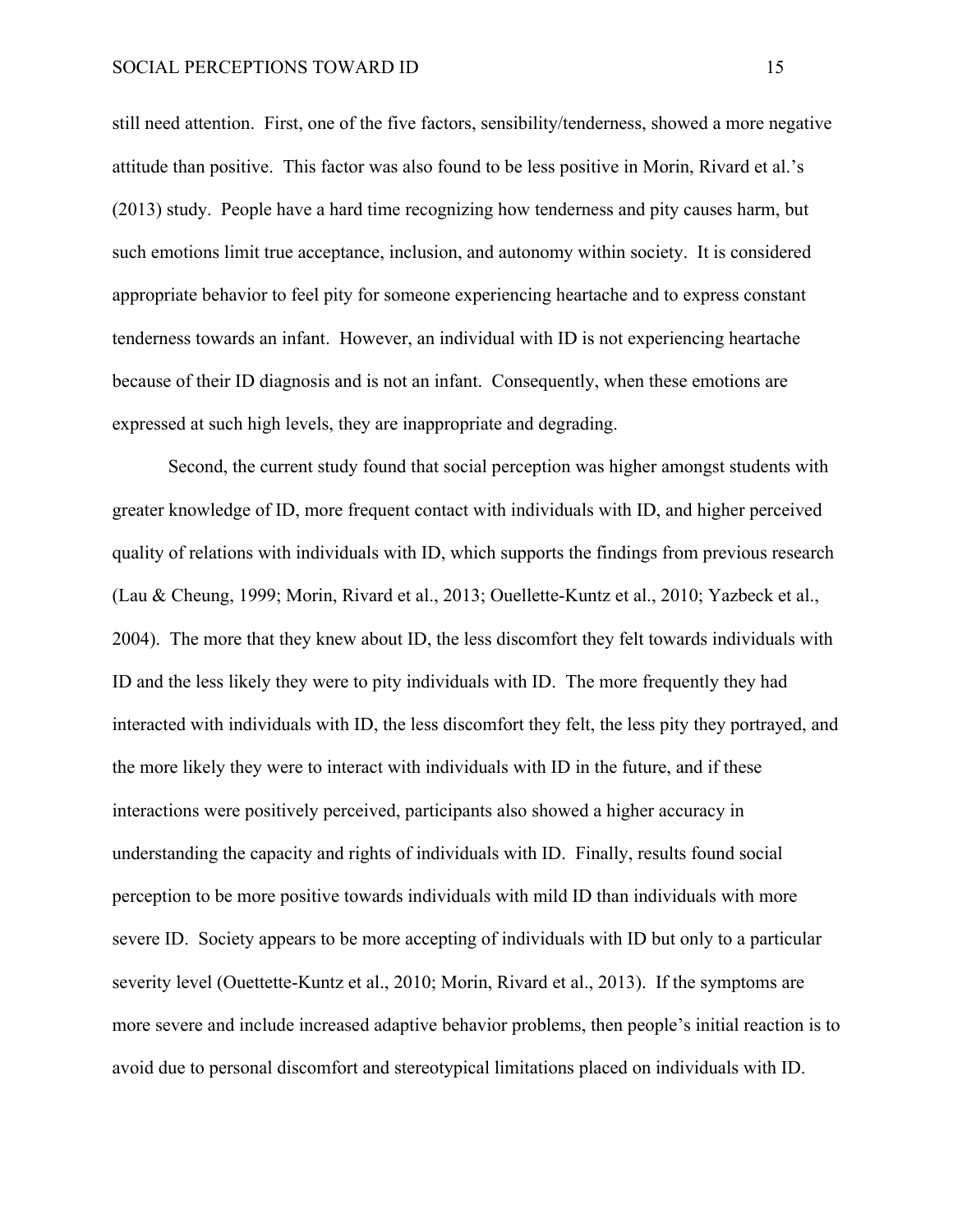As encouraged by other researchers (Hunt & Hunt, 2004, Lau & Cheung, 1999; Morin, Rivard et al., 2013; Ouellette-Kuntz et al., 2010), these findings highlight the increased need for awareness campaigns and educational programs, specifically programs that promote interaction with individuals with ID. Campaigns and programs should target areas that still show negative social perception including sensibility/tenderness, discomfort, interaction, knowledge of capacity and rights, and varying severity levels. Li et al. (2014) found that intervention with college students through a disability awareness course can improve attitudes toward individuals with ID. Such programs can become more specialized for problem areas as we learn more about the positive and negative social perceptions maintained by today's young adults. Additionally, increased interaction with individuals with ID can improve all of the negative perceptions found in the current study. As stated in the contact hypothesis (Lau & Cheung, 1999; Stephan, 1987), increased personal contact breaks down the negative, discriminatory barriers that inhibit one from noticing the positive characteristics. As one interacts more with individuals with ID, including lower functioning individuals, one is able to see how similar they are to individuals without ID. There is a commonality to all of humanity, regardless of cognitive function, that many people miss because they feel too uneasy or uncomfortable or overwhelmed by pity to initiate an interaction. Inclusion and equality for individuals with ID will only be reached when education improves knowledge and promotes interaction.

#### **Limitations and Future Directions**

This study had several limitations that should be considered when interpreting the results. First, all of the student participants volunteered to participate in a study on ID and, therefore, might be different in some way from students who declined to participate in a study on ID. For instance, it is possible that the students that agreed to participate are already more aware of or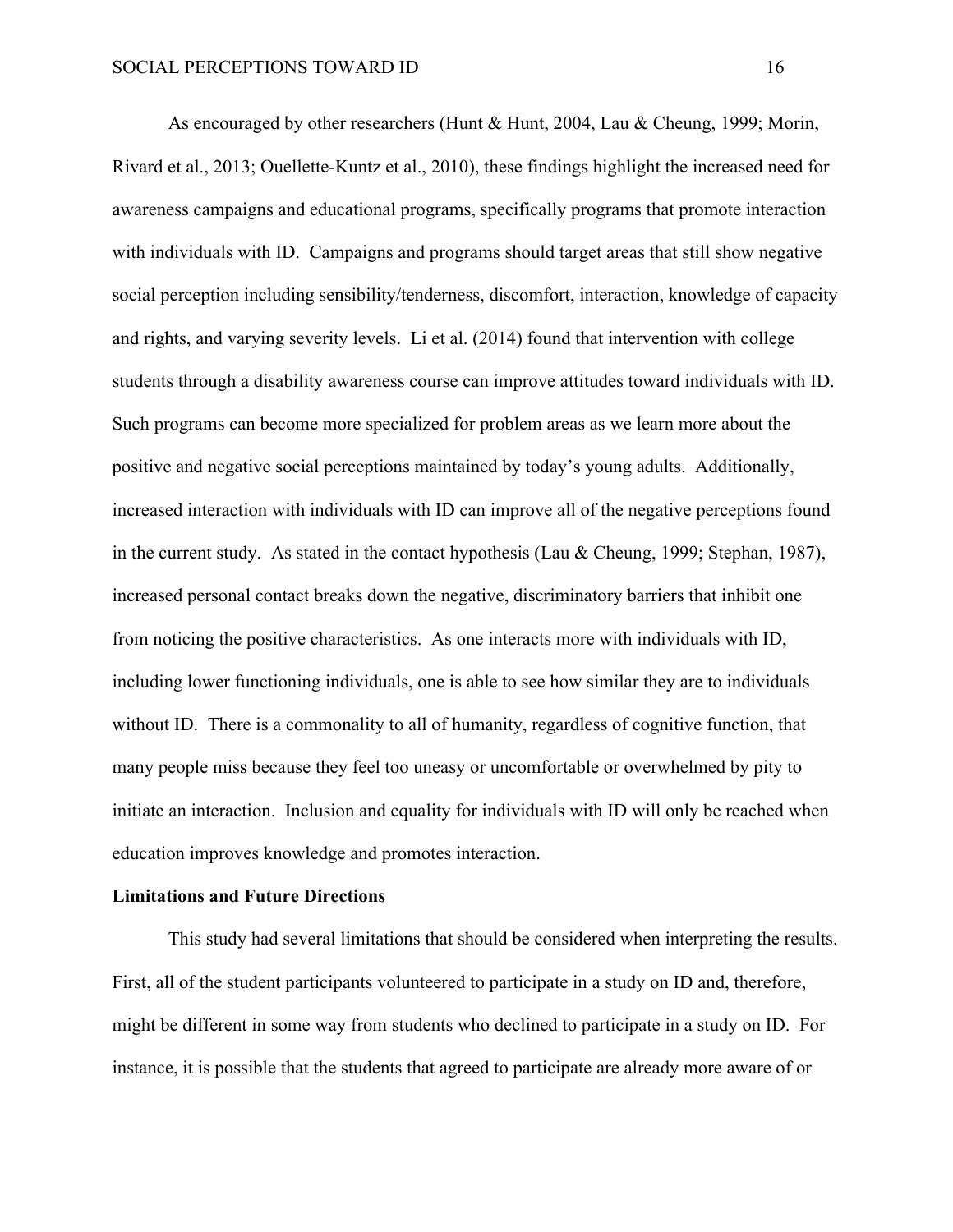interested in individuals with ID, which could potentially account for the more positive social perceptions. Similarly, we did not collect data on the participants' fields of study. This should be done in the future because certain areas of academic training could potentially result in more positive social perceptions (e.g., education or psychology). A lack of academic diversity in a sample could negatively impact generalizability. Further, in any survey study, there is a possibility of socially desirable response bias. Also, the current sample was predominantly white, well-educated individuals from a small liberal arts university. Generalizability of these results cannot be determined without a more diverse sample. To more completely understand American college students' social perceptions, future work should include universities of all sizes and backgrounds.

In combination with Morin, Rivard et al.'s (2013) study, the present study identified several clear areas for societal intervention. Future research is needed to assess the effectiveness of awareness campaigns and educational programs that target these areas specifically. Further, it is important to determine how social perception towards ID varies based on an individual's age. For example, research looking at social perceptions of younger children or adolescents would be particularly interesting to see if increased educational inclusion is actually improving perceptions and if educational programs can effectively change social perceptions at a young age. Today's children will be the future's employers, colleagues, policymakers, and neighbors. Finally, future research is needed to assess social perceptions of professionals that might be likely to have contact with individuals with ID including teachers, doctors, nurses, employers, police, and public service providers.

#### **Conclusions**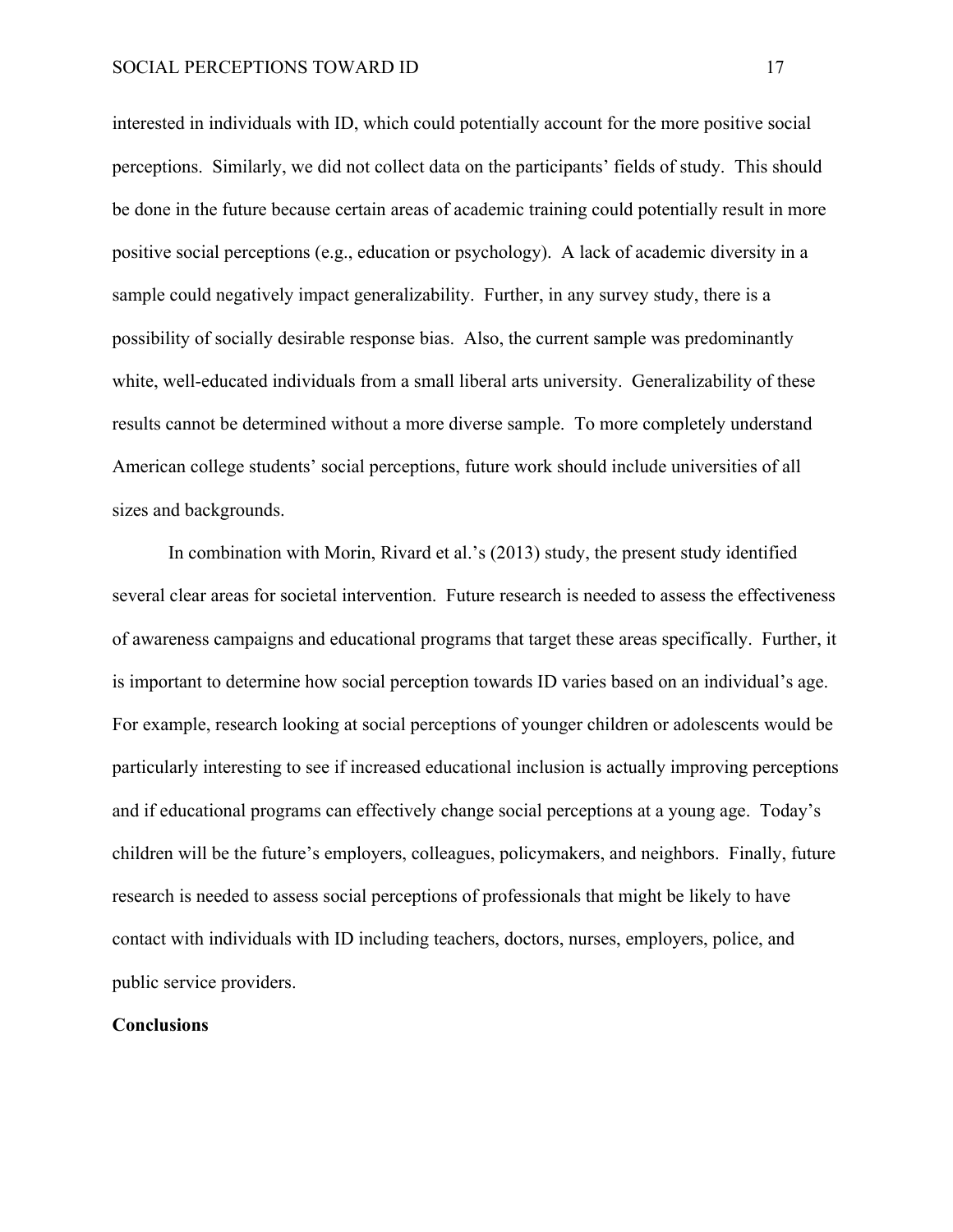The present study is the first to assess the three dimensions of social perception of American college students towards individuals with ID. Overall, their social perceptions were fairly positive, which is encouraging for the current inclusion efforts. However, several areas were identified as areas needing greater awareness and education specifically for those people with limited knowledge and interaction with individuals with ID. Efforts should be made to increase interaction with individuals with ID in order to lessen negative perceptions and promote greater equality, personal autonomy, and community participation for individual with ID.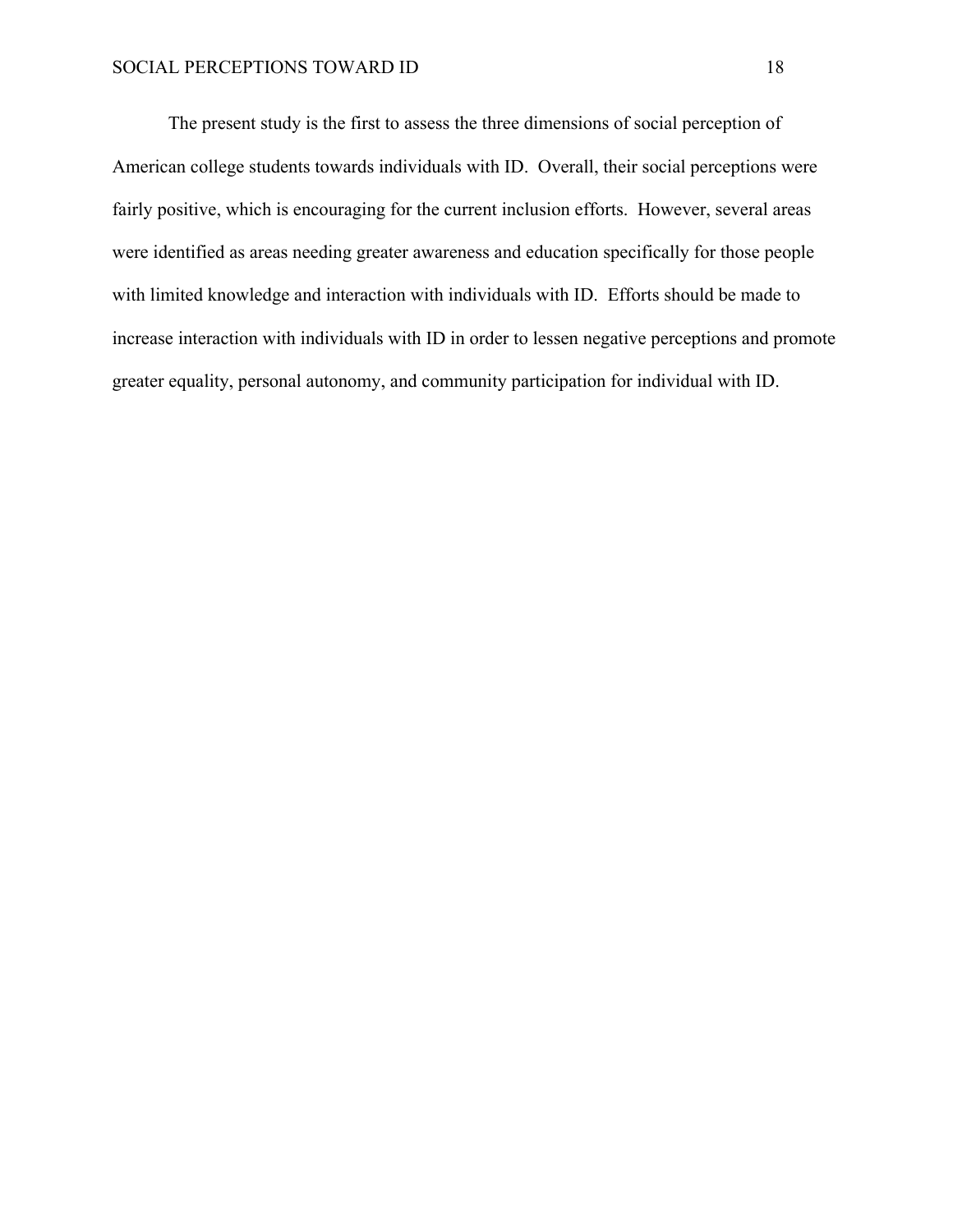#### **References**

- Antonak, R.F., & Livneh, H. (2000). Measurement of attitudes towards persons with disabilities. *Disability and Rehabilitation, 22*, 211-224.
- American Psychiatric Association (2013). *Diagnostic and Statistical Manual of Mental Disorders* (5<sup>th</sup> ed.). Arlington, VA: American Psychiatric Publishing.
- Bureau of Labor Statistics (2017, June 21). Persons with a disability: Labor force characteristics summary – 2016. Retrieved from https://www.bls.gov/news.release/disabl.nr0.htm
- Burge, P., Ouellette-Kuntz, H., & Lysaght, R. (2007). Public views on employment of people with intellectual disabilities. *Journal of Vocational Rehabilitation, 26*, 29-37.
- Corrigan, P.W., & Watson, A.C. (2002). Understanding the impact of stigma on people with mental illness. *World Psychiatry, 1*(1), 16-20.
- Findler, L., Vilchinsky, N., & Werner, S. (2007). The Multidimensional Attitudes Scale Toward Persons with Disabilities (MAS): Construction and validation. *Rehabilitation Counseling Bulletin, 50*, 166-176.
- Griffin, M.M., Summer, A.H., McMillan, E.D., Day, T.L., & Hodapp, R.M. (2012). Attitudes toward including students with intellectual disabilities at college. *Journal of Policy and Practice in Intellectual Disabilities, 9*(4), 234-239.
- Hafner, D., Moffatt, C., & Kisa, N. (2011). Cutting-edge: Integrating students with intellectual and developmental disabilities into a 4-year liberal arts college. *Career Development for Exceptional Individuals, 34*(1), 18-30.
- Harth, R. (1971). Attitudes toward minority groups as a construct in assessing attitudes towards the mentally retarded. *Education and Training of the Mentally Retarded, 6*, 142-147.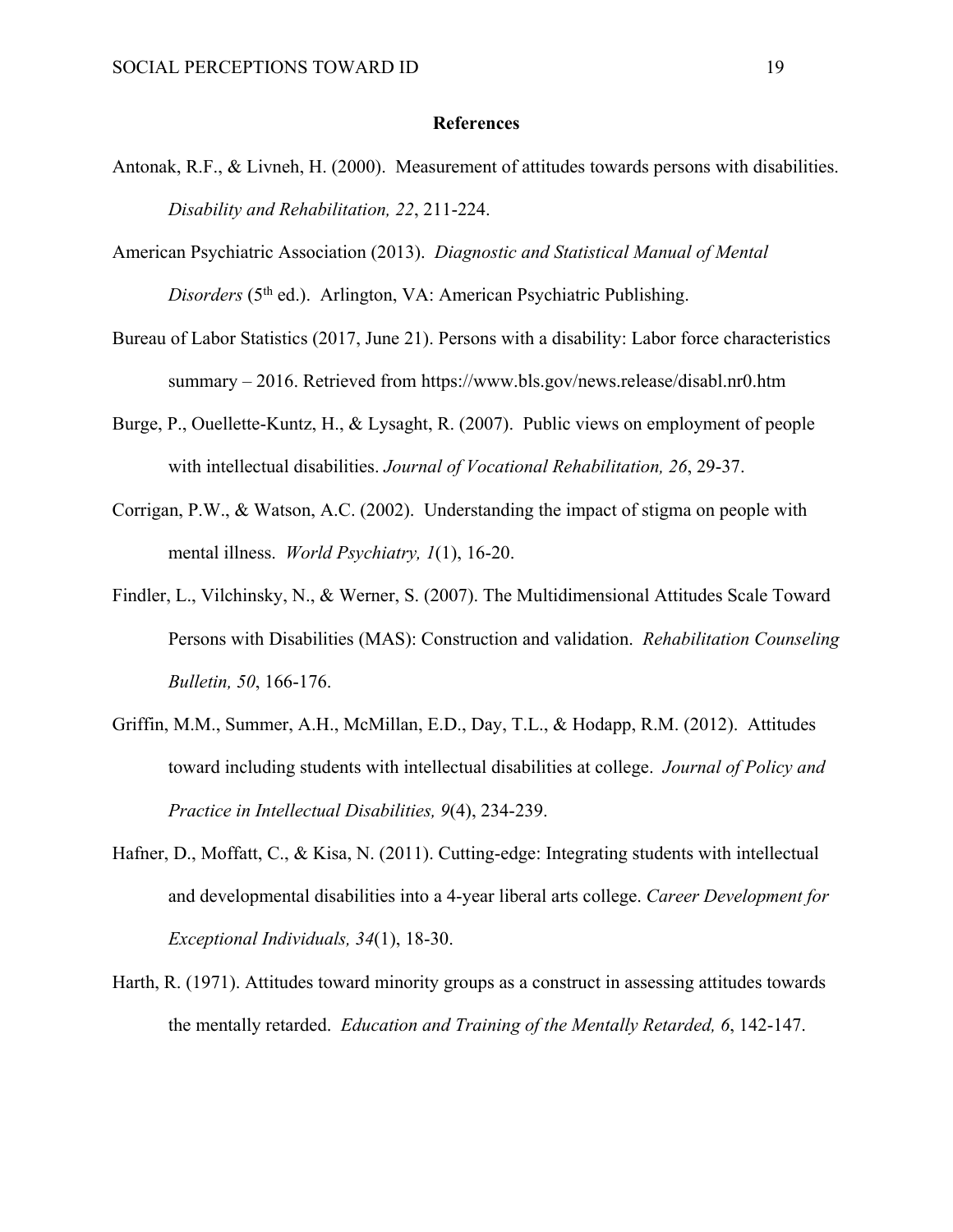- Hastings, R.P., Sjostrom, K.E., &Stevenage, S.V. (1998). Swedish and English adolescents' attitudes toward the community presence of people with disabilities. *Journal of Intellectual Disability Research, 42*, 246-253.
- Hunt, C.S., & Hunt, B. (2004). Changing attitudes toward people with disabilities: Experimenting with an educational intervention. *Journal of Managerial Issues, 16*, 266- 280.
- Keith, J.M., Bennetto, L., & Rogge, R.D. (2015). The relationship between contact and attitudes: Reducing prejudice toward individuals with intellectual and developmental disabilities. *Research in Developmental Disabilities, 47*, 14-26.
- Lau, J. T.-F., & Cheung, C.-K. (1999) Discriminatory attitudes to people with intellectual disability or mental health difficulty. *International Social Work, 42*, 431-444.
- Li, C., Wu, Y., & Ong, Q. (2014). Enhancing attitudes of college students towards people with intellectual disabilities through a coursework intervention. *Journal of Developmental and Physical Disabilities, 26*, 793-803.
- Loo, R. (2001). Attitudes of management undergraduates toward persons with disabilities: A need for change. *Rehabilitation Psychology, 46*, 288-295.
- MacDonald, J.D., & MacIntyre, P.D. (1999). A rose is a rose: Effects of label change, education, and sex on attitudes toward mental disabilities. *Journal of Developmental Disabilities, 6*, 15-31.
- Mackelprang, R.W., & Salsgiver, R.O. (1996). People with disabilities and social work: Historical and contemporary issues. *Social Work, 41*(1), 7-14.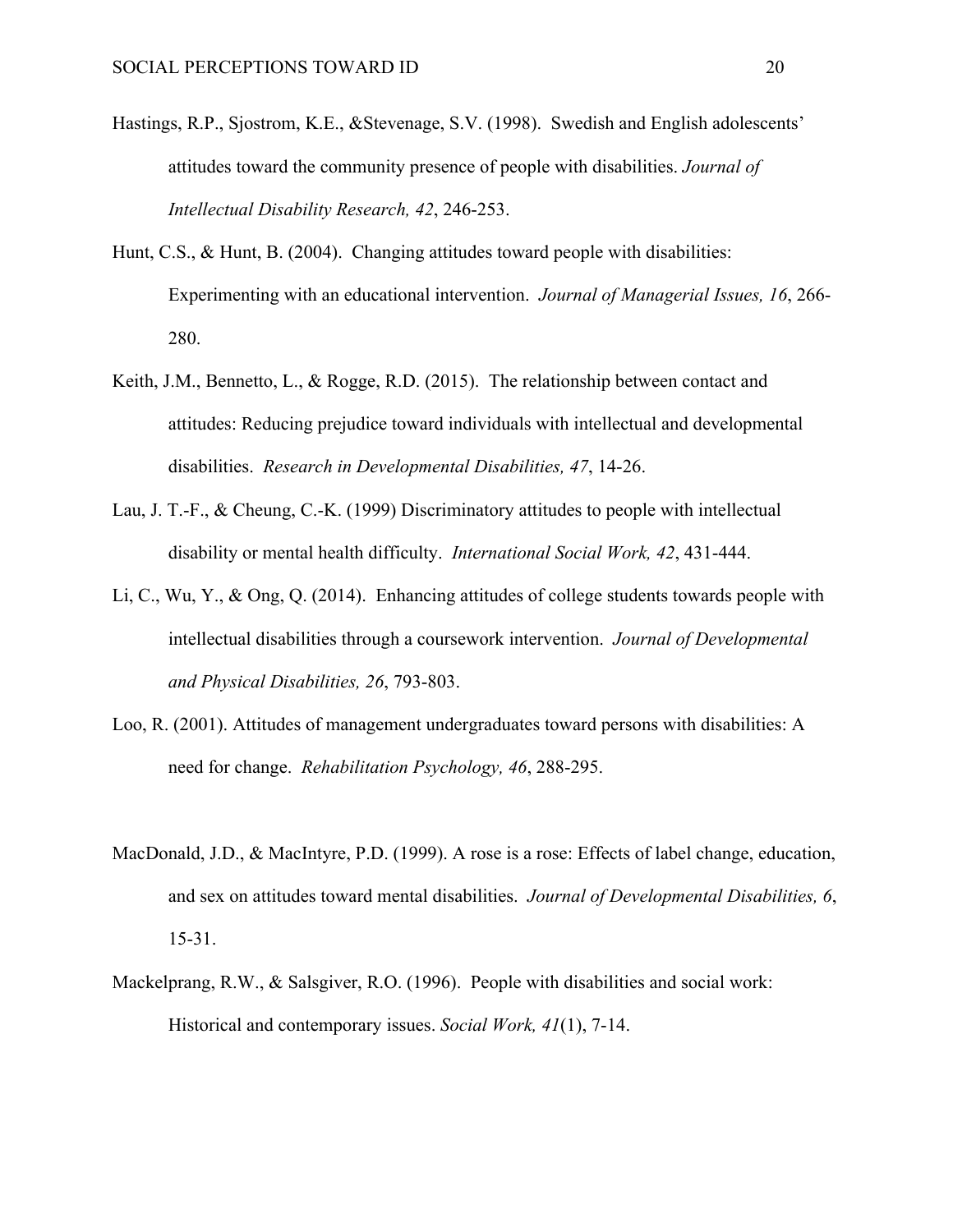- Manetti, M., Schneider, B.H., & Siperstein, G. (2001). Social acceptance of children with mental retardation: Testing the contact hypothesis with an Italian sample. *International Journal of Behavioral Development, 25*(3), 279-286.
- Morin, D., Crocker, A.G., Beaulieu-Bergeron, R., & Caron, J. (2013). Validation of the attitudes toward intellectual disability – ATTID questionnaire. *Journal of Intellectual Disability Research, 57*(3), 268-278.
- Morin, D., Rivard, M., Crocker, A.G., Boursier, C.P., & Caron, J. (2013). Public attitudes towards intellectual disability: A multidimensional perspective. *Journal of Intellectual Disability Research, 57*(3), 279-292.
- Ouellette-Kuntz, H., Burge, P., Brown, H.K., & Arsenault, E. (2010). Public attitudes towards individuals with intellectual disability as measured by the concept of social distance. *Journal of Applied Research in Intellectual Disabilities, 23*, 132-142.
- Piercy, M., Wilton, K., & Townsend, M. (2002). Promoting the social acceptance of young children with moderate-severe intellectual disabilities using cooperative-learning techniques. *American Journal of Mental Retardation, 107*(5), 352-360.
- Scior, K., Addai-Davis, J., Kenyon, M., & Sheridan, J.C. (2013). Stigma, public awareness about intellectual disability and attitudes to inclusion among different ethnic groups. *Journal of Intellectual Disability Research, 57*(11), 1014-1026.
- Schwartz, C., & Rabinovoitz, S. (2001). Residential facilities in the community for people with intellectual disabilities: How neighbours' perceptions are affected by the interaction of facility and neighbour variables. *Journal of Applied Research in Intellectual Disabilities, 14*, 100-109.